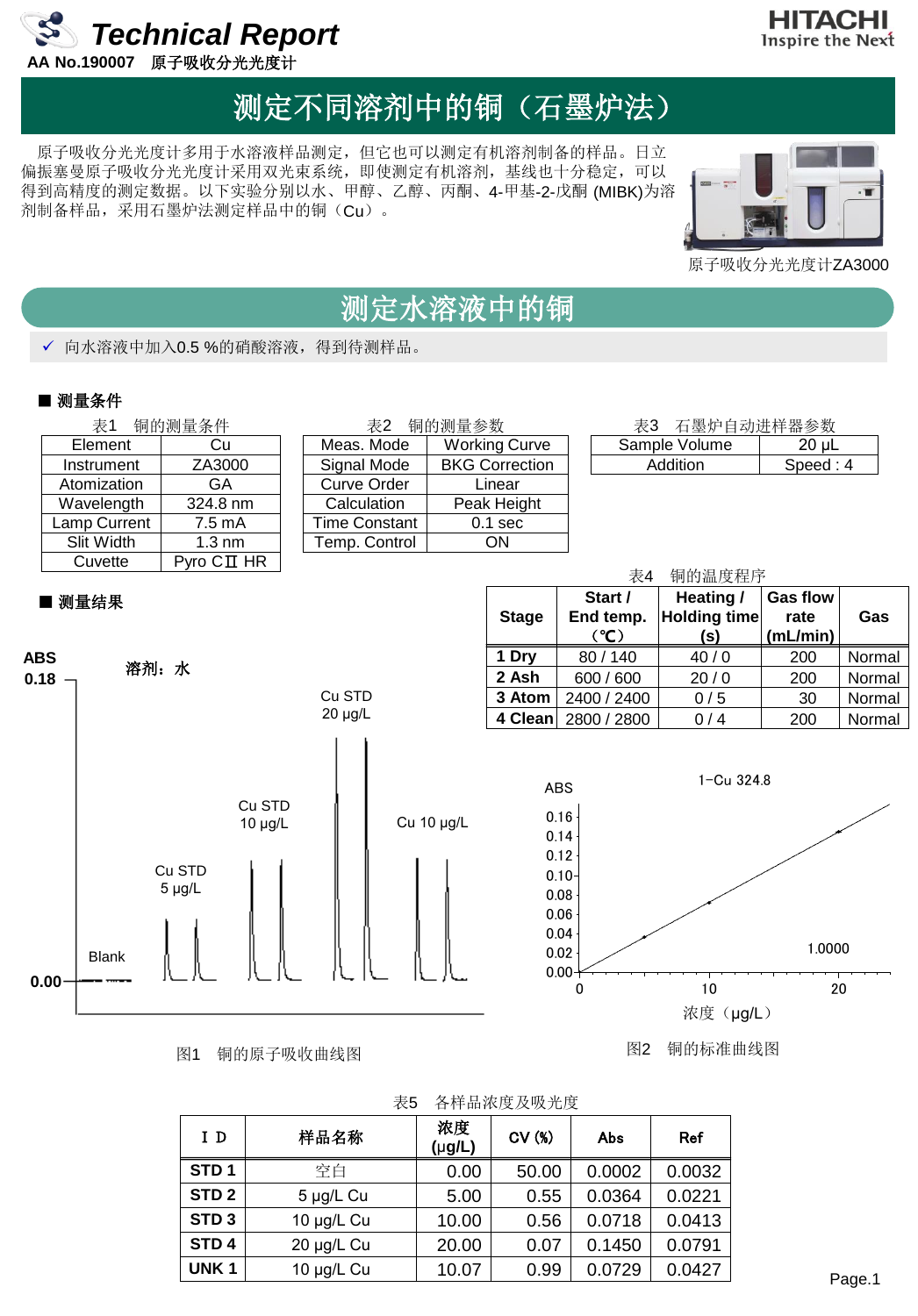



### 测定甲醇溶液中的铜

- √ 向甲醇溶液加入0.5 %的硝酸溶液, 得到待测样品。加入0.5 %的硝酸溶液, 目的是为了维持铜在溶液中的稳定性。
- 即使溶剂使用甲醇,也可在和水溶液基本相同的测量条件下准确测定样品。
- ✔ 干燥温度稍微设置低一些。

### ■ 测量条件

| 铜的测量条件<br>表6 |              | 铜的测量参数<br>表7             |               |                       | 表8石墨炉自动进样器参数 |               |            |  |  |
|--------------|--------------|--------------------------|---------------|-----------------------|--------------|---------------|------------|--|--|
|              | Element      | Cu                       | Meas. Mode    | <b>Working Curve</b>  |              | Sample Volume | $20 \mu L$ |  |  |
|              | Instrument   | ZA3000                   | Signal Mode   | <b>BKG Correction</b> |              | Addition      | Speed: 4   |  |  |
|              | Atomization  | GA                       | Curve Order   | Linear                |              |               |            |  |  |
|              | Wavelength   | 324.8 nm                 | Calculation   | Peak Height           |              |               |            |  |  |
|              | Lamp Current | $7.5 \text{ mA}$         | Time Constant | $0.1$ sec             |              |               |            |  |  |
|              | Slit Width   | $1.3 \text{ nm}$         | Temp. Control | ΟN                    |              |               |            |  |  |
|              | Cuvette      | $P$ yro $C\mathbf{I}$ HR |               |                       |              |               |            |  |  |

#### ■ 测量结果

| 铜的温度程序<br>表9 |                              |                                         |                                     |        |  |  |  |  |  |  |
|--------------|------------------------------|-----------------------------------------|-------------------------------------|--------|--|--|--|--|--|--|
| <b>Stage</b> | Start /<br>End temp.<br>(°C) | Heating /<br><b>Holding time</b><br>(s) | <b>Gas flow</b><br>rate<br>(mL/min) | Gas    |  |  |  |  |  |  |
| 1 Dry        | 50/120                       | 40/0                                    | 200                                 | Normal |  |  |  |  |  |  |
| 2 Ash        | 600 / 600                    | 20/0                                    | 200                                 | Normal |  |  |  |  |  |  |
| 3 Atom       | 2400 / 2400                  | 0/5                                     | 30                                  | Normal |  |  |  |  |  |  |
| 4 Clean      | 2800 / 2800                  | 0/4                                     | 200                                 | Normal |  |  |  |  |  |  |



#### 图3 铜的原子吸收曲线图

图4 铜的标准曲线图

| I D              | 样品名称       | 浓度<br>$(\mu g/L)$ | CV(%) | Abs    | Ref    |
|------------------|------------|-------------------|-------|--------|--------|
| STD <sub>1</sub> | 空白         | 0.00              | 18.18 | 0.0011 | 0.0034 |
| STD <sub>2</sub> | 5 µg/L Cu  | 5.00              | 0.29  | 0.0344 | 0.0218 |
| STD <sub>3</sub> | 10 µg/L Cu | 10.00             | 0.15  | 0.0679 | 0.0395 |
| STD <sub>4</sub> | 20 µg/L Cu | 20.00             | 0.22  | 0.1373 | 0.0753 |
| UNK <sub>1</sub> | 10 µg/L Cu | 10.08             | 1.19  | 0.0692 | 0.0406 |

| 表10 | 各样品浓度及吸光度 |  |
|-----|-----------|--|
|-----|-----------|--|

注: 洗涤液可以用甲醇, 但在测定完成后, 应使用纯水清洗或更换石墨管。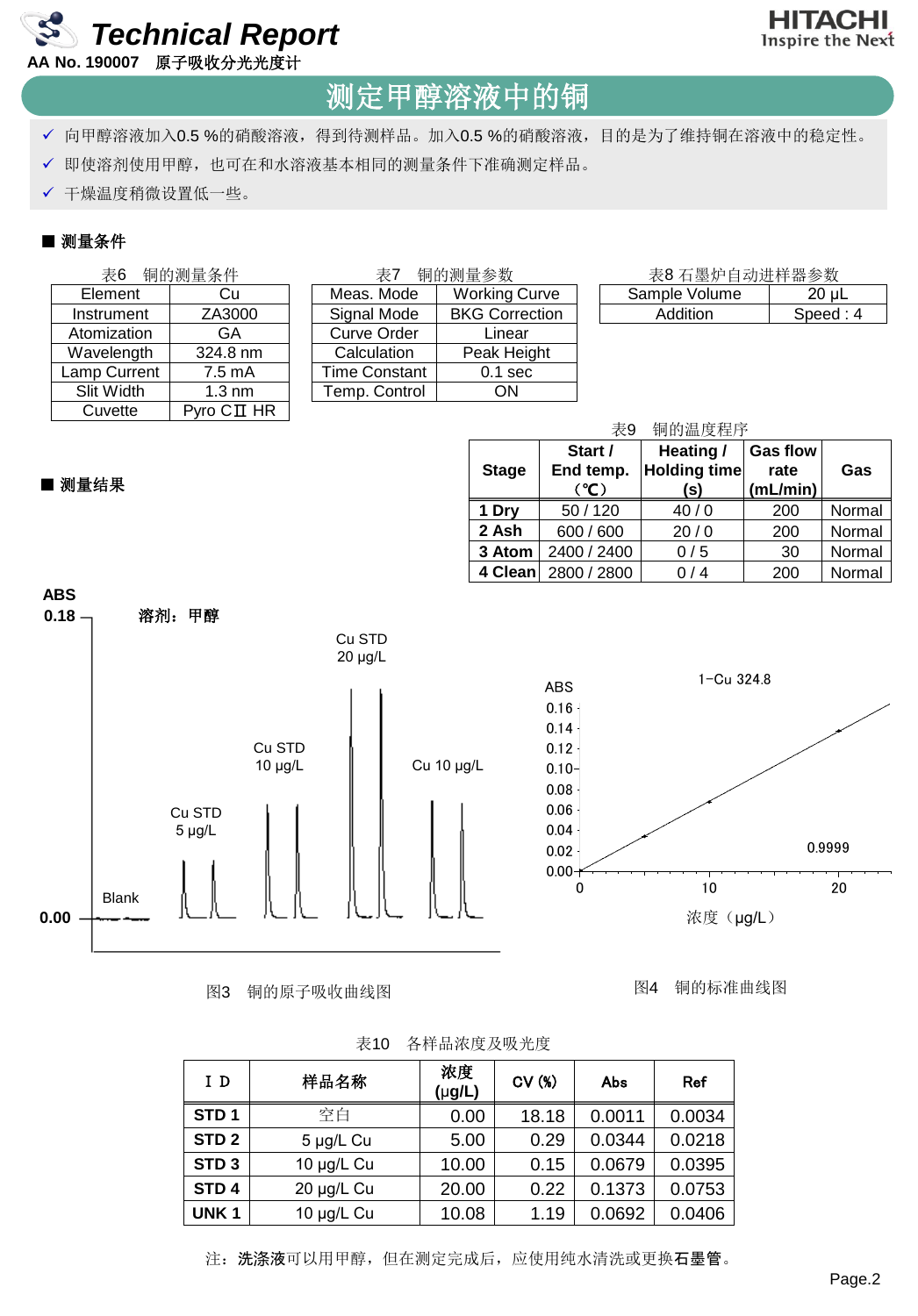

### 测定乙醇溶液中的铜

- √ 向乙醇溶液加入0.5 %的硝酸溶液, 得到待测样品。加入0.5 %的硝酸溶液, 目的是为了维持铜在溶液中的稳定性。
- ✔ 即使溶剂使用乙醇, 也可在和水溶液基本相同的测量条件下准确测定样品。
- ✔ 干燥温度稍微设置低一些。

### ■ 测量条件

| 铜的测量条件<br>表11 |              | 表12                      | 铜的测量参数        | 表13 石墨炉自动进样器参数        |               |          |
|---------------|--------------|--------------------------|---------------|-----------------------|---------------|----------|
|               | Element      | Cu                       | Meas, Mode    | <b>Working Curve</b>  | Sample Volume | $20 \mu$ |
|               | Instrument   | ZA3000                   | Signal Mode   | <b>BKG Correction</b> | Addition      | Speed: 4 |
|               | Atomization  | GA                       | Curve Order   | Linear                |               |          |
|               | Wavelength   | 324.8 nm                 | Calculation   | Peak Height           |               |          |
|               | Lamp Current | $7.5 \text{ mA}$         | Time Constant | $0.1$ sec             |               |          |
|               | Slit Width   | $1.3 \text{ nm}$         | Temp. Control | ΟN                    |               |          |
|               | Cuvette      | $P$ yro $C\mathbf{I}$ HR |               |                       |               |          |

### ■ 测量结果

| <b>Stage</b> | Start /<br>End temp.<br>(°C) | Heating /<br><b>Holding time</b><br>(s) | <b>Gas flow</b><br>rate<br>(mL/min) | Gas    |
|--------------|------------------------------|-----------------------------------------|-------------------------------------|--------|
| 1 Dry        | 50/120                       | 10/0                                    | 200                                 | Normal |
| 2 Ash        | 600 / 600                    | 20/0                                    | 200                                 | Normal |
| 3 Atom       | 2400 / 2400                  | 0/3                                     | 30                                  | Normal |
| 4 Clean      | 2800 / 2800                  | 0/4                                     | 200                                 | Normal |

表14 铜的温度程序



图5 铜的原子吸收曲线图

表15 各样品浓度及吸光度

| I D              | 样品名称       | 浓度<br>$(\mu g/L)$ | CV(%) | Abs    | Ref    |
|------------------|------------|-------------------|-------|--------|--------|
| STD <sub>1</sub> | 空白         | 0.00              | 16.67 | 0.0006 | 0.0037 |
| STD <sub>2</sub> | 5 µg/L Cu  | 5.00              | 1.26  | 0.0318 | 0.0198 |
| STD <sub>3</sub> | 10 µg/L Cu | 10.00             | 1.06  | 0.0659 | 0.0384 |
| STD <sub>4</sub> | 20 µg/L Cu | 20.00             | 1.75  | 0.1312 | 0.0719 |
| UNK <sub>1</sub> | 10 µg/L Cu | 10.12             | 1.58  | 0.0664 | 0.0384 |

注:洗涤液可以用乙醇,但在测定完成后,应使用纯水清洗或更换石墨管。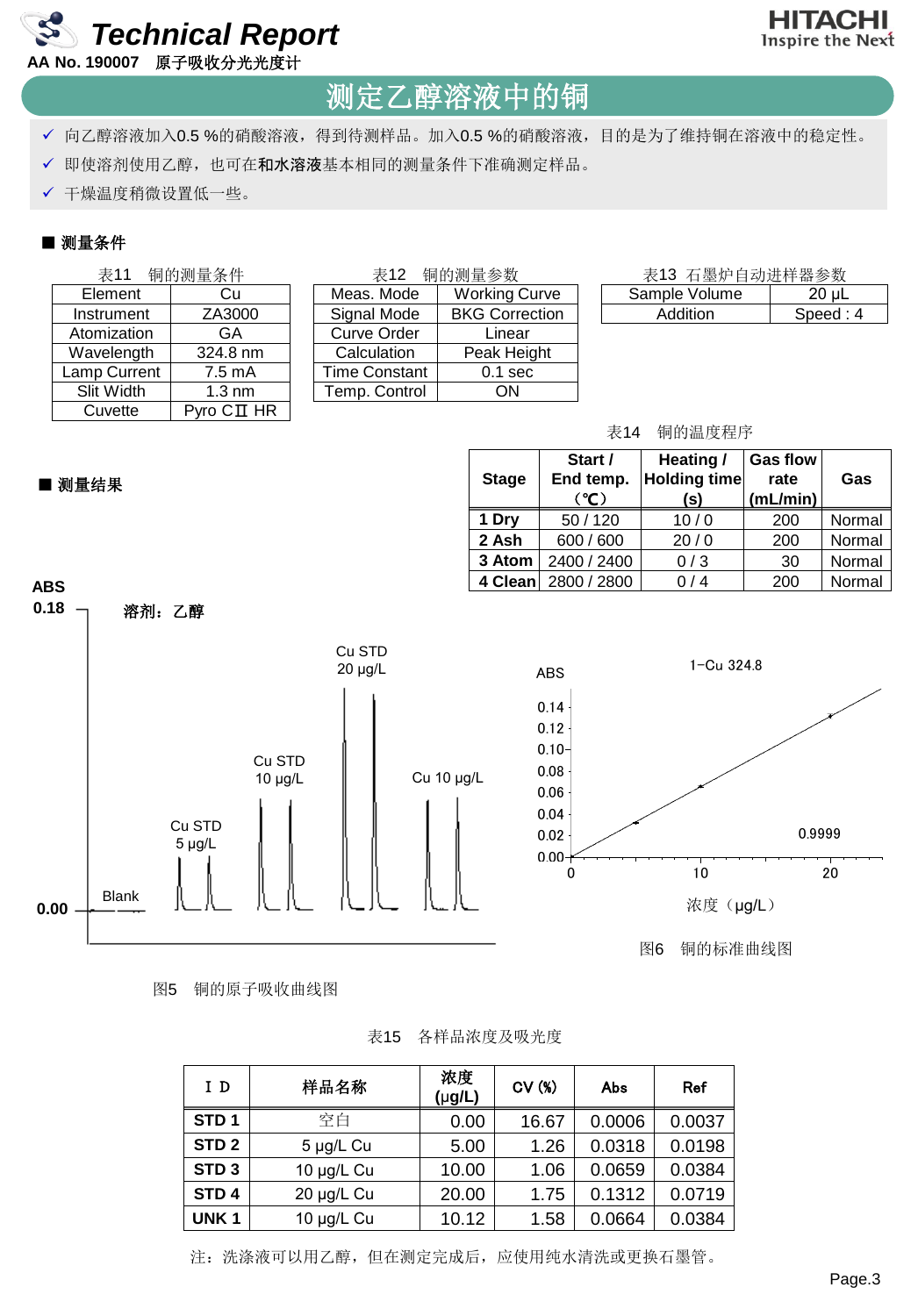



### 测定丙酮溶液中的铜

- √ 向丙溶液中加入0.5 %的硝酸溶液, 得到待测样品。加入0.5 %的硝酸溶液, 目的是为了维持铜在溶液中的稳定性。
- √ 即使溶剂使用丙酮, 也可在和水溶液基本相同的测量条件下准确测定样品。
- ✔ 干燥温度稍微设置低一些。

### ■ 测量条件

| 铜的测量条件<br>表16 |              | 表17                      | 铜的测量参数        | 表18 石墨炉自动进样器参数        |               |          |
|---------------|--------------|--------------------------|---------------|-----------------------|---------------|----------|
|               | Element      | Cu                       | Meas. Mode    | <b>Working Curve</b>  | Sample Volume | $20 \mu$ |
|               | Instrument   | ZA3000                   | Signal Mode   | <b>BKG Correction</b> | Addition      | Speed: 4 |
|               | Atomization  | GA                       | Curve Order   | Linear                |               |          |
|               | Wavelength   | 324.8 nm                 | Calculation   | Peak Height           |               |          |
|               | Lamp Current | $7.5 \text{ mA}$         | Time Constant | $0.1$ sec             |               |          |
|               | Slit Width   | $1.3 \text{ nm}$         | Temp. Control | ΟN                    |               |          |
|               | Cuvette      | $P$ yro $C\mathbf{I}$ HR |               |                       |               |          |

#### ■ 测量结果

| Start /<br>End temp.<br><b>Stage</b><br>(°C) |             | Heating /<br><b>Holding time</b><br>(s) | <b>Gas flow</b><br>rate<br>(mL/min) | Gas    |  |
|----------------------------------------------|-------------|-----------------------------------------|-------------------------------------|--------|--|
| 1 Dry                                        | 50/120      | 10/0                                    | 200                                 | Normal |  |
| 2 Ash                                        | 600 / 600   | 20/0                                    | 200                                 | Normal |  |
| 3 Atom                                       | 2400 / 2400 | 0/3                                     | 30                                  | Normal |  |
| 4 Clean                                      | 2800 / 2800 | 0/4                                     | 200                                 | Normal |  |

表19 铜的温度程序



图7 铜的原子吸收曲线图

图8 铜的标准曲线图

| 表20 | 各样品浓度及吸光度 |  |
|-----|-----------|--|
|     |           |  |

| I D              | 样品名称       | 浓度<br>$(\mu g/L)$ | CV(%) | Abs    | <b>Ref</b> |
|------------------|------------|-------------------|-------|--------|------------|
| STD <sub>1</sub> | 空白         | 0.00              | 16.67 | 0.0006 | 0.0037     |
| STD <sub>2</sub> | 5 µg/L Cu  | 5.00              | 1.26  | 0.0318 | 0.0198     |
| STD <sub>3</sub> | 10 µg/L Cu | 10.00             | 1.06  | 0.0659 | 0.0384     |
| STD <sub>4</sub> | 20 µg/L Cu | 20.00             | 1.75  | 0.1312 | 0.0719     |
| UNK <sub>1</sub> | 10 µg/L Cu | 10.12             | 1.58  | 0.0664 | 0.0384     |

注: 洗涤液可以用丙酮, 但在测定完成后, 应使用纯水清洗或更换石墨管。